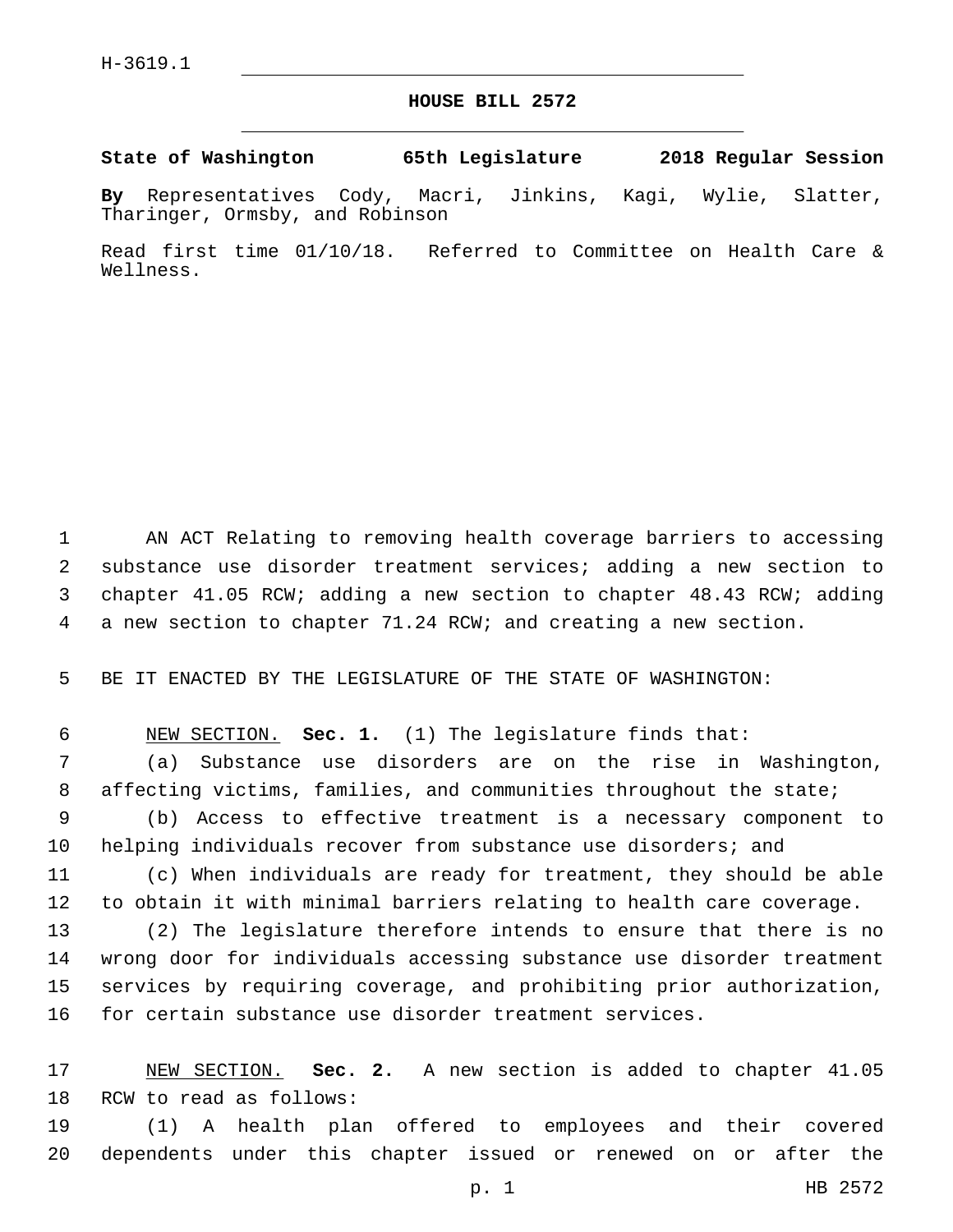effective date of this section may not require an enrollee to obtain prior authorization for substance use disorder treatment if the provider is licensed under Title 18 RCW and the treatment is within 4 the provider's scope of practice.

 (2) A health plan offered to employees and their covered dependents under this chapter issued or renewed on or after the effective date of this section must provide coverage for the following services for up to a total of fourteen days: Medically necessary acute treatment services and medically necessary clinical stabilization services. The health plan may not require an enrollee to obtain prior authorization for medically necessary acute treatment services or medically necessary clinical stabilization services. The facility providing the services shall provide the health plan both notification of admission and the initial treatment plan within forty-eight hours of admission. The health plan may initiate utilization review procedures on the seventh day after admission.

 (3) For purposes of this section, medical necessity must be determined by the treating provider in consultation with the patient and must be noted in the patient's medical record.

(4) For purposes of this section:20

 (a) "Acute treatment services" means twenty-four hour medically supervised addiction treatment for adults or adolescents provided in a medically managed or medically monitored inpatient facility that provides evaluation and withdrawal management. "Acute treatment services" includes biopsychosocial assessment, individual and group counseling, psychoeducational groups, and discharge planning.

 (b) "Clinical stabilization services" means twenty-four hour clinically managed post detoxification treatment for adults or adolescents, usually following acute treatment services for substance abuse. "Clinical stabilization services" includes intensive education and counseling regarding the nature of substance use disorder and its consequences, relapse prevention, outreach to families and significant others, and aftercare planning, for individuals beginning to engage in recovery from a substance use disorder.

 (c) "Substance use disorder treatment" means: Early intervention services for substance use disorder treatment; substance use disorder evaluation; outpatient services, including medically assisted 38 therapies; intensive outpatient and partial hospitalization services; residential or inpatient services other than acute treatment services or clinical stabilization services; and medically managed intensive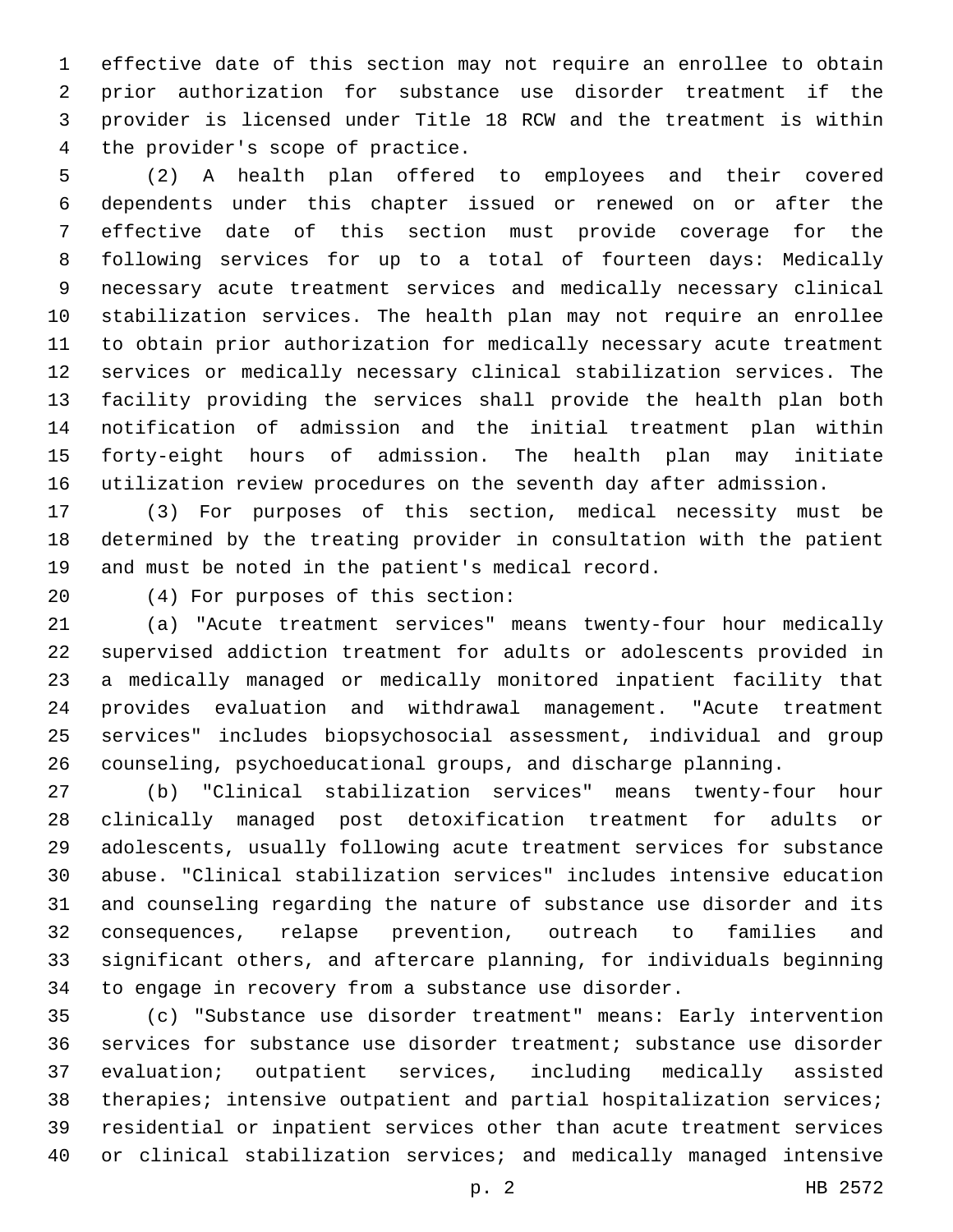inpatient services other than acute treatment services or clinical 2 stabilization services.

 NEW SECTION. **Sec. 3.** A new section is added to chapter 48.43 4 RCW to read as follows:

 (1) A health plan issued or renewed on or after the effective date of this section may not require an enrollee to obtain prior authorization for substance use disorder treatment if the provider is licensed under Title 18 RCW and the treatment is within the 9 provider's scope of practice.

 (2) A health plan issued or renewed on or after the effective date of this section must provide coverage for the following services for up to a total of fourteen days: Medically necessary acute treatment services and medically necessary clinical stabilization services. The health plan may not require an enrollee to obtain prior authorization for medically necessary acute treatment services or medically necessary clinical stabilization services. The facility providing the services shall provide the health plan both notification of admission and the initial treatment plan within forty-eight hours of admission. The health plan may initiate utilization review procedures on the seventh day after admission.

 (3) For purposes of this section, medical necessity must be determined by the treating provider in consultation with the patient and must be noted in the patient's medical record.

(4) For purposes of this section:24

 (a) "Acute treatment services" means twenty-four hour medically supervised addiction treatment for adults or adolescents provided in a medically managed or medically monitored inpatient facility that provides evaluation and withdrawal management. "Acute treatment services" includes biopsychosocial assessment, individual and group counseling, psychoeducational groups, and discharge planning.

 (b) "Clinical stabilization services" means twenty-four hour clinically managed post detoxification treatment for adults or adolescents, usually following acute treatment services for substance abuse. "Clinical stabilization services" includes intensive education and counseling regarding the nature of substance use disorder and its consequences, relapse prevention, outreach to families and significant others, and aftercare planning, for individuals beginning to engage in recovery from a substance use disorder.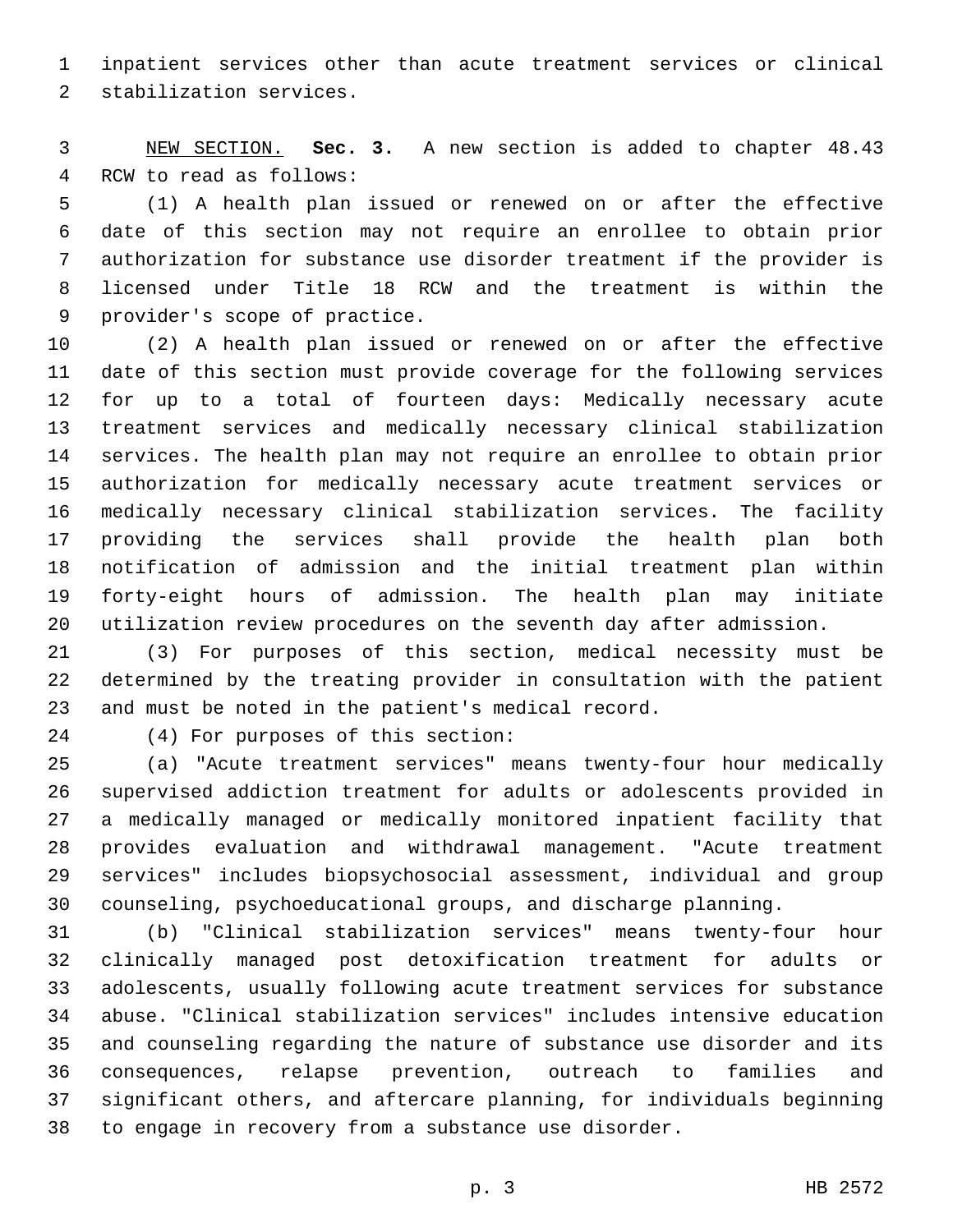(c) "Substance use disorder treatment" means: Early intervention services for substance use disorder treatment; substance use disorder evaluation; outpatient services, including medically assisted therapies; intensive outpatient and partial hospitalization services; residential or inpatient services other than acute treatment services or clinical stabilization services; and medically managed intensive inpatient services other than acute treatment services or clinical 8 stabilization services.

 NEW SECTION. **Sec. 4.** A new section is added to chapter 71.24 10 RCW to read as follows:

 (1) Beginning January 1, 2019, a behavioral health organization may not require an enrollee to obtain prior authorization for substance use disorder treatment if the provider is licensed under Title 18 RCW and the treatment is within the provider's scope of 15 practice.

 (2) Beginning January 1, 2019, a behavioral health organization must provide coverage for the following services for up to a total of fourteen days: Medically necessary acute treatment services and medically necessary clinical stabilization services. The behavioral health organization may not require an enrollee to obtain prior authorization for medically necessary acute treatment services or medically necessary clinical stabilization services. The facility providing the services shall provide the behavioral health organization both notification of admission and the initial treatment plan within forty-eight hours of admission. The behavioral health organization may initiate utilization review procedures on the 27 seventh day after admission.

 (3) For purposes of this section, medical necessity must be determined by the treating provider in consultation with the patient and must be noted in the patient's medical record.

(4) For purposes of this section:31

 (a) "Acute treatment services" means twenty-four hour medically supervised addiction treatment for adults or adolescents provided in a medically managed or medically monitored inpatient facility that provides evaluation and withdrawal management. "Acute treatment services" includes biopsychosocial assessment, individual and group counseling, psychoeducational groups, and discharge planning.

 (b) "Clinical stabilization services" means twenty-four hour clinically managed post detoxification treatment for adults or